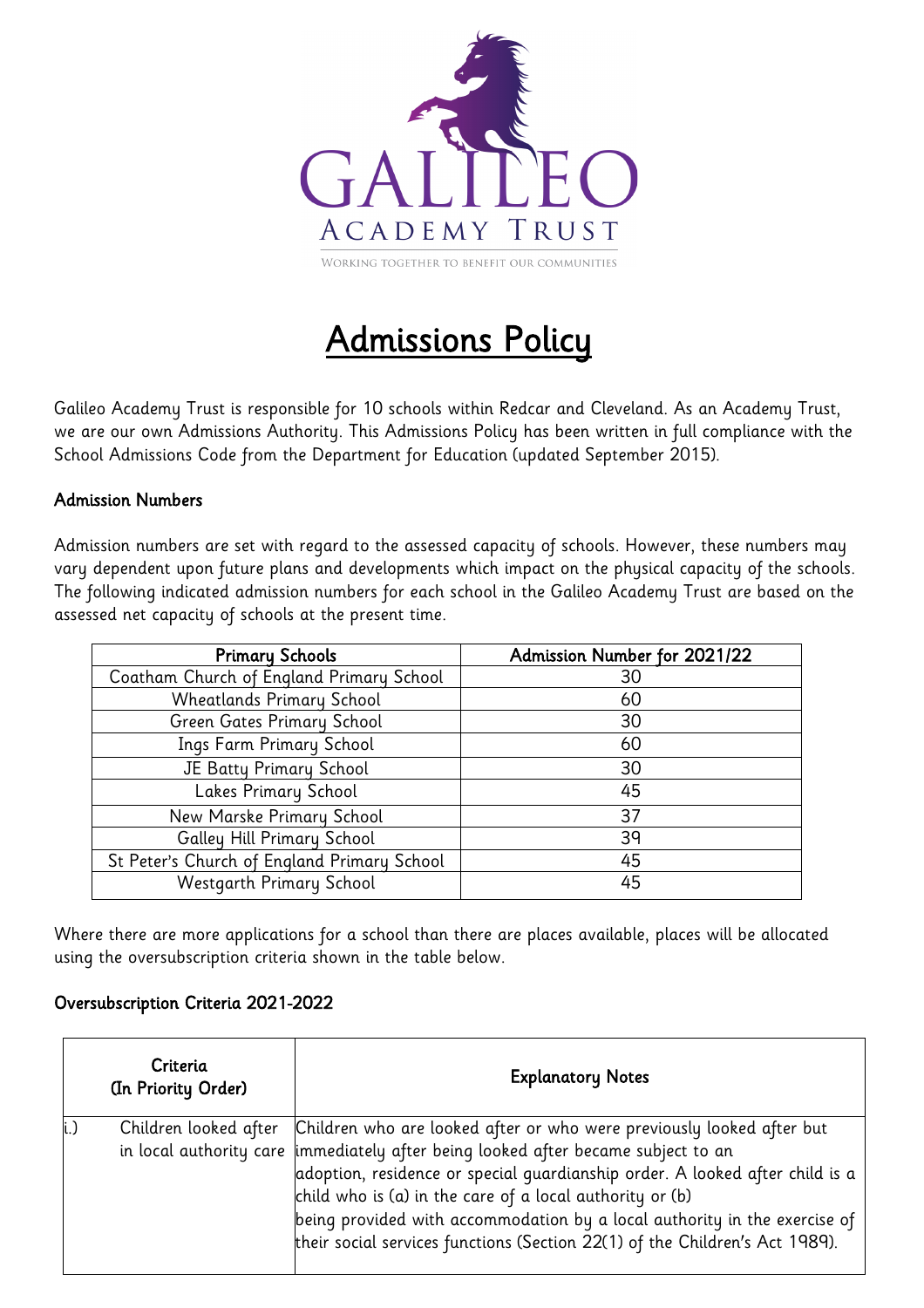| ii.)  | Children who are<br>permanently resident<br>in the admission zone<br>defined for the school.                     | For the purposes of determining whether a child lives within the<br>admission zone, only the address at which the parent/guardian ordinarily<br>resides and with whom the child normally lives will be taken into account.<br>If parents are separated and the child lives for periods of time with both $\,$                                                                                                                                                                                                                                                                               |
|-------|------------------------------------------------------------------------------------------------------------------|---------------------------------------------------------------------------------------------------------------------------------------------------------------------------------------------------------------------------------------------------------------------------------------------------------------------------------------------------------------------------------------------------------------------------------------------------------------------------------------------------------------------------------------------------------------------------------------------|
|       |                                                                                                                  | parents, the address used will be of the parent who receives child benefit<br>$\!$ for the child (if eligible). If neither parent is eligible for child benefit, the<br>address used will be that on the child's medical registration card (proof<br>$\,$ may be required). Short term tenancies entered into with the prime<br>objective of securing admission for a child at a particular school will not<br>qualify as places of ordinary residence. The local authority will take action<br>should false information be submitted in order to secure a place at a<br>particular school. |
| iii.) | Children not living in<br>the admission zone<br>who have elder<br>brothers or sisters<br>attending the school in | Brothers and sisters and step brothers and sisters will qualify under this<br>criterion as long as they both live at the same permanent address and the<br>elder sibling is still attending the preferred school in the 2021-2022 school<br>year.                                                                                                                                                                                                                                                                                                                                           |
|       | year                                                                                                             | the 2021-2022 school Sibling' refers to brother or sister, half brother or sister, adopted brother<br>or sister, step brother or sister, or the child of the parent/carer's partner<br>where the child for whom the school place is sought is living in the same<br>family unit at the same address as that sibling.                                                                                                                                                                                                                                                                        |
| iv.)  | Children not living<br>within the admission<br>zone who have<br>exceptional social                               | Social reasons generally do not include domestic circumstances such as<br>parents' working commitments, child care arrangements<br>or separation from friends.                                                                                                                                                                                                                                                                                                                                                                                                                              |
|       | and/or medical<br>reasons for attending<br>a particular school,<br>professionally<br>supported by an             | In the case of medical reasons, evidence would need to demonstrate the<br>exceptional long-term nature of the condition. All mainstream schools are<br>able to cater for a wide range of medical needs which may be encountered<br>by children.                                                                                                                                                                                                                                                                                                                                             |
|       | independent third<br>party and sustained<br>by the authority's<br>professional advisors                          | You are strongly urged to provide independent third party information (e.g.<br>from a professional person who knows or is involved with your child) in<br>$ {\sf support\ of\ any\ exceptional\ long\-term\ medical\ or\ social\ reason\ why\ you\ think} $<br>your child should be given special consideration for placement in a<br>particular school. This written support must make clear why the preferred<br>school is the only school which could meet your child's needs.                                                                                                           |
|       |                                                                                                                  | The submission of independent information will not automatically guarantee $\overline{\phantom{a}}$<br>a place under this criterion. However, the evidence will be carefully<br>considered by the local authority's professional advisors as to whether or<br>not your application falls into this category and the final decision will be<br>made by the academy.                                                                                                                                                                                                                          |
| v.)   | to the school                                                                                                    | Children living closest The distance from home to school will be measured by computer on a<br>straight line basis using the number and postcode of the house and the<br>postcode of the school.                                                                                                                                                                                                                                                                                                                                                                                             |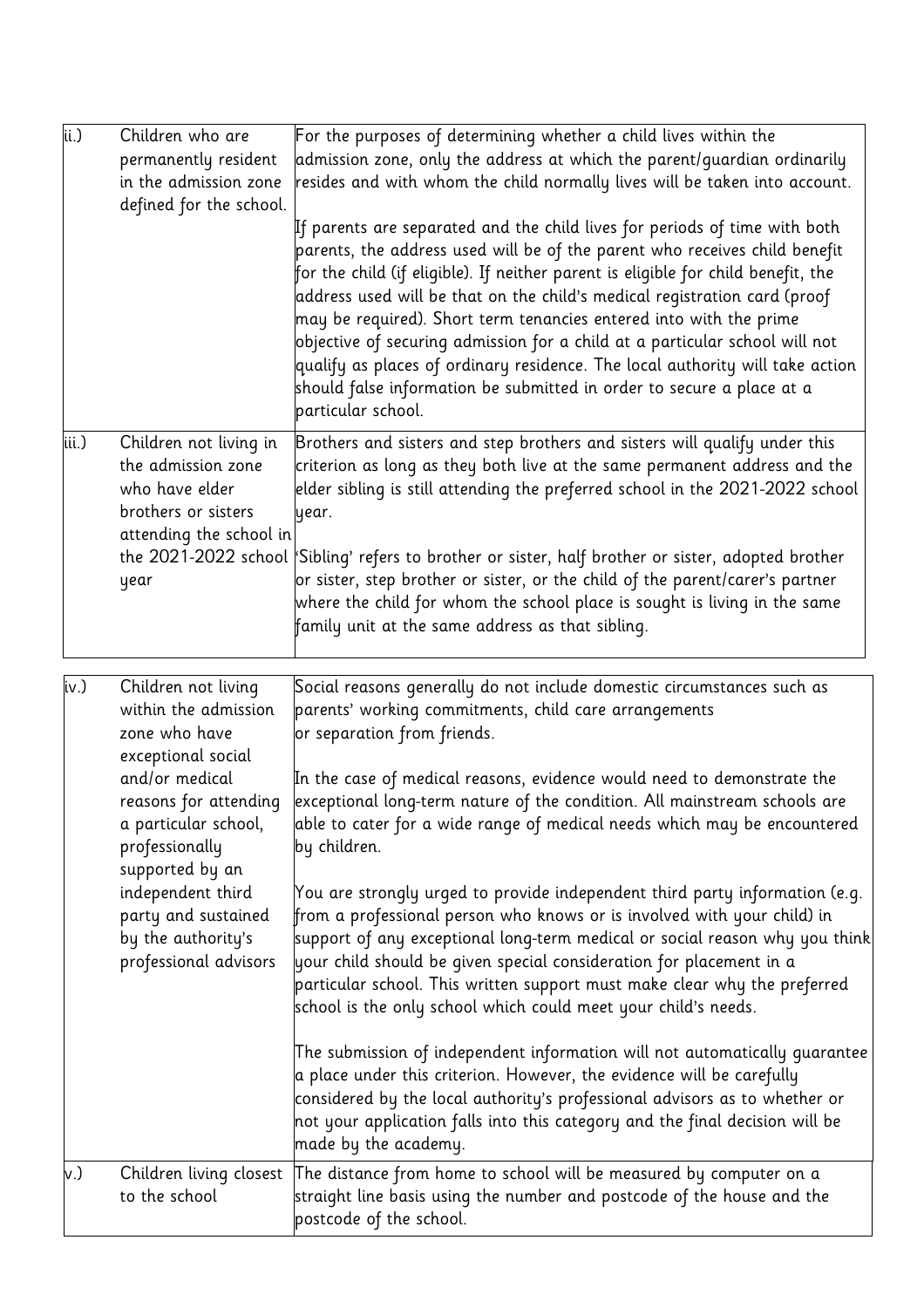# Tiebreak

If it is necessary to distinguish between children within the categories above, places will be offered using the criteria listed above in priority order and determined by the final criteria (v) - measurement on a straight line basis using the number and postcode of the house and the postcode of the school.

In the case of a tiebreak in the final category (v), the final allocation will be determined using the shortest walking route using the number and postcode of the house and the postcode of the school.

## Late Applications

Applications received after the closing date will be considered after applications that were received on time unless there was good reason for their lateness. An example of this would be a new family moving to the area after the closing date.

## Waiting Lists

Waiting lists for Reception will be maintained until the end of the Autumn Term 2021. Any places that become available will be allocated in accordance with the published oversubscription criteria.

#### Admission of a Child Outside their Normal Age Group

Parents may seek a place for their child outside of their normal age group, for example, if the child is gifted and talented or has experienced problems such as ill health. There is also flexibility for parents who do not feel their child is ready to start school before compulsory school age. They may defer the date their child is admitted to school until later in the school year following their child's fourth birthday, providing they do not defer beyond the point at which they reach compulsory school age, or beyond the start of the final term of that school year. Children born in the summer term,  $1^{st}$  April to  $31^{st}$  August, are not required to start school until a full school year after the point at which they could first have been admitted – the point at which other children in their age range are beginning Year 1. While most parents are happy for their child to start school in the September following their fourth birthday, some parents will have concerns about whether their child will be ready for school at this point and will consider delaying their entry until compulsory school age.

If you wish to request admission of a child outside of their normal year group, you should make an application at the normal time of entry and follow up your application with a written request to the School Admissions Team (schools\_admissions@redcarcleveland.gov.uk) asking to defer the entry date and giving your reasons for the request. Any requests will be considered in consultation with the school concerned and you will be notified of the outcome of your request. If the request is agreed, you should then submit a new application at the time applications are being taken for the revised admission date. Please note, the deferred application will be considered against all other applications for